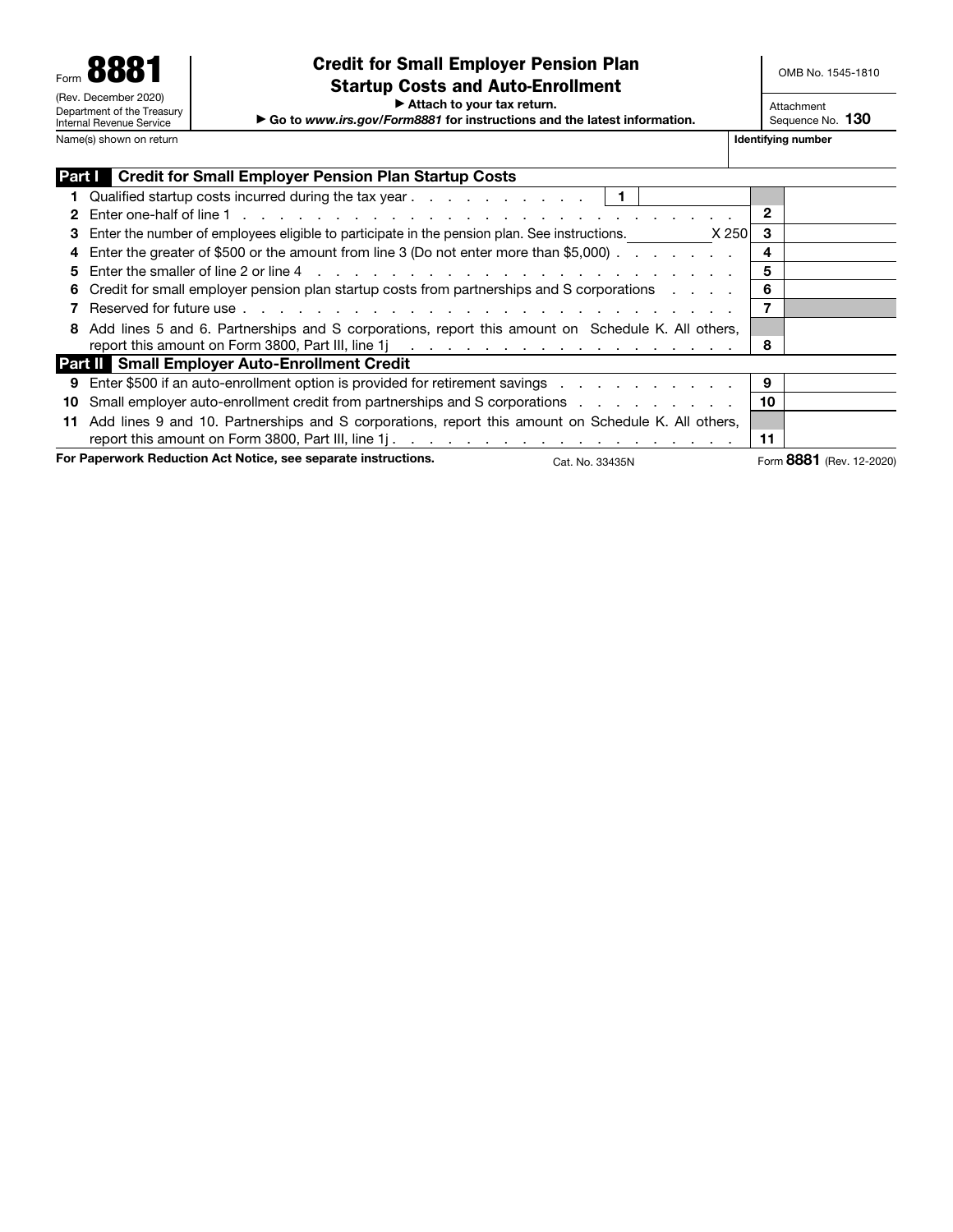# Instructions for Form 8881



(Rev. December 2020)

### Credit for Small Employer Pension Plan Startup Costs and Auto-Enrollment

Section references are to the Internal Revenue Code unless otherwise noted.

# Future Developments

For the latest information about developments related to Form 8881 and its instructions, such as legislation enacted after they were published, go to **IRS.gov**/ [Form8881](https://www.irs.gov/forms-pubs/about-form-8881).

# What's New

Increase in limit for the small employer pension plan startup costs credit. The Further Consolidated Appropriations Act, 2020, increased the credit limit for the credit for small employer pension plan startup costs.

New credit for small employer automatic enrollment in retirement savings. The Further Consolidated Appropriations Act, 2020, created a new credit for small employers with an auto-enrollment option for retirement savings.

Changes to the form. The title of Form 8881 is changed to Credit for Small Employer Pension Plan Startup Costs and Auto-Enrollment. In addition, the form now has two parts. Part I is used to claim the credit for small employer pension plan startup costs. Part II is used to claim the credit for small employer auto-enrollment in retirement savings.

# General Instructions

# Purpose of Form

Eligible small employers use Form 8881, Part I, to claim the credit for qualified startup costs incurred in establishing or administering an eligible employer plan. The Part I credit is allowed under section 45E.

Eligible small employers can use Form 8881, Part II, to claim the credit for first including an eligible automatic contribution arrangement in an eligible employer plan. The Part II credit is allowed under section 45T.

Taxpayers, other than partnerships and S corporations, whose only source of these credits is from a partnership or S corporation, are not required to complete or file this form. Instead, they can report these credits directly on Form 3800.

# Part I. Credit for Small Employer Pension Plan Startup Costs

The credit is allowed under section 45E and is part of the general business credit. You may elect, however, to have section 45E not apply for the tax year the credit is available by not claiming it on your tax return for that year.

#### How To Figure the Credit

For an eligible employer, the credit is 50% of the qualified startup costs paid or incurred during the tax year. The credit is limited to the greater of \$500 or the lesser of \$250 for each employee that is eligible to participate in the plan and not highly compensated (as defined in section 414(q)) or \$5,000 for the first tax year and each of the following 2 tax years. No credit is allowed for any other tax year.

**Eligible employer.** To be an eligible employer, you must have had no more than 100 employees during the tax year preceding the first credit year who received at least \$5,000 of compensation from you during that tax year. However, you are not an eligible employer if, during the 3 tax years preceding the first credit year, you established or maintained a qualified employer plan with respect to which contributions were made, or benefits were accrued, for substantially the same employees as are in the new qualified employer plan. See section 45E(c) for rules for controlled groups and predecessor employers.

Qualified startup costs. Qualified startup costs are expenses paid or incurred in connection with (a) establishing or administering an eligible employer plan, or (b) the retirement related education of employees about the plan.

Eligible employer plan. An eligible employer plan is a qualified employer plan (as defined in section 4972(d)) with at least one employee eligible to participate who is not a highly compensated employee. All eligible employer plans of the same employer are treated as one eligible employer plan. See Member of Controlled Group or Business Under Common Control below for rules on treatment as a single employer.

First credit year. The first credit year is generally your tax year that includes the date that the eligible employer plan becomes effective. However, you may elect to have the preceding tax year be the first credit year and claim the credit for qualified startup costs paid or incurred during that tax year. For example, a calendar-year eligible small employer whose eligible plan is first effective on January 1, 2020, may elect to treat 2019 as the first credit year and claim the credit on its 2019 tax return for qualified startup costs incurred in 2019.

#### No Deduction Allowed for Credit Amount

You must reduce your otherwise allowable deduction for startup costs by the credit amount on line 5.

#### Member of Controlled Group or Business Under Common Control

For purposes of figuring the credit, all members of a controlled group of corporations (as defined in section 52(a)), all members of a group of businesses under common control (as defined in section 52(b)), and all members of an affiliated service group (as defined in